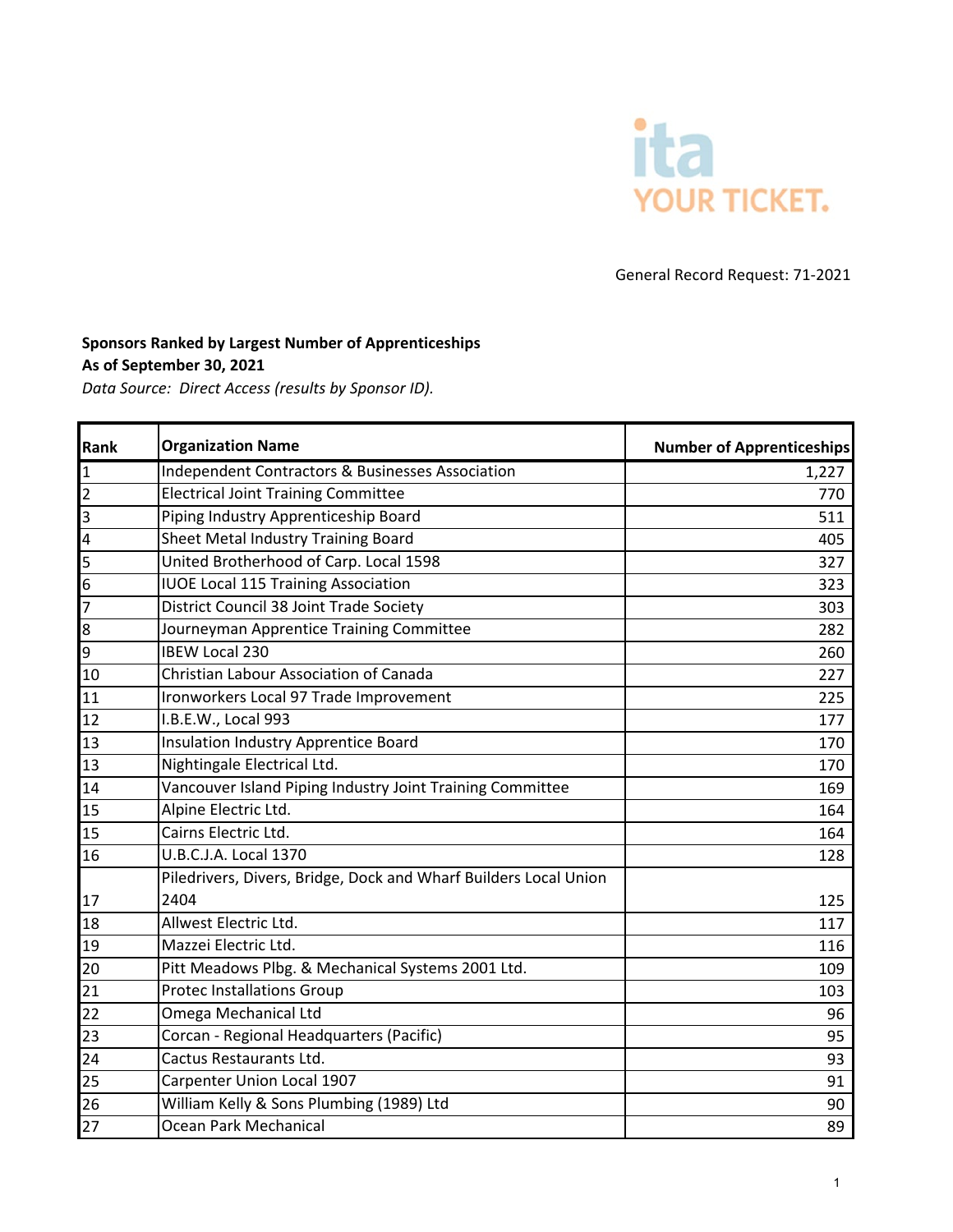| <b>Rank</b> | <b>Organization Name</b>                                     | <b>Number of Apprenticeships</b> |
|-------------|--------------------------------------------------------------|----------------------------------|
| 28          | CMAW Local 1995                                              | 88                               |
| 29          | <b>Kal Tire</b>                                              | 84                               |
| 29          | <b>LMS Employees' Association</b>                            | 84                               |
| 30          | Polar Electric Inc.                                          | 83                               |
| 31          | Glenco Electric Ltd.                                         | 78                               |
| 32          | <b>British Columbia Funeral Association</b>                  | 77                               |
| 33          | <b>Atrysten Plumbing &amp; Heating</b>                       | 75                               |
| 34          | Vancouver Island Sheet Metal JAC Loc 276                     | 69                               |
| 35          | Keldon Electric Ltd.                                         | 67                               |
| 35          | Lisi Mechanical Contractors Ltd.                             | 67                               |
| 35          | Seaspan ULC                                                  | 67                               |
| 35          | Strait Projects LTD.                                         | 67                               |
| 36          | CMAW Local 2300                                              | 65                               |
| 37          | Centurion Contracting Ltd.                                   | 64                               |
| 38          | Boilermakers' A.T.A.C. Lodge 359                             | 61                               |
| 39          | Kelowna Flightcraft Ltd.                                     | 59                               |
| 39          | <b>Status Electrical Corporation</b>                         | 59                               |
| 40          | Bricklayers & Allied Craftworkers Loc 2                      | 58                               |
| 41          | Joint Line Apprenticeship Training Association               | 56                               |
| 42          | Den Mar Electric Ltd.                                        | 55                               |
| 43          | B.C. Hydro                                                   | 54                               |
| 43          | CMAW Local 1346                                              | 54                               |
| 43          | Parker Johnston Ltd.                                         | 54                               |
|             | Construction Maintenance & Allied Workers Union Local 1081 & |                                  |
| 44          | 1735                                                         | 53                               |
| 45          | Action Electric Ltd.                                         | 52                               |
| 45          | Millwrights Union Local 2736                                 | 52                               |
| 46          | Interior Plumbing & Heating Ltd.                             | 49                               |
| 46          | Techmation Electric & Controls Ltd.                          | 49                               |
| 46          | Vancouver Island Tree Services Ltd.                          | 49                               |
| 47          | Epscan Industries Ltd.                                       | 46                               |
| 47          | Operative Plasterers' & Cement Masons'                       | 46                               |
| 48          | D.M.S. Mechanical Ltd.                                       | 45                               |
| 49          | <b>Access Trades</b>                                         | 43                               |
| 49          | AcuTruss Industries 1996 Ltd.                                | 43                               |
| 49          | Enersolv                                                     | 43                               |
| 49          | Osprey Electric LTD.                                         | 43                               |
|             | Belron Canada dba Speedy Glass, Apple Auto Glass and Broco   |                                  |
| 50          | Glass                                                        | 42                               |
| 50          | Vanguard Mechanical Ltd.                                     | 42                               |
| 50          | Victoria Shipyards Ltd.                                      | 42                               |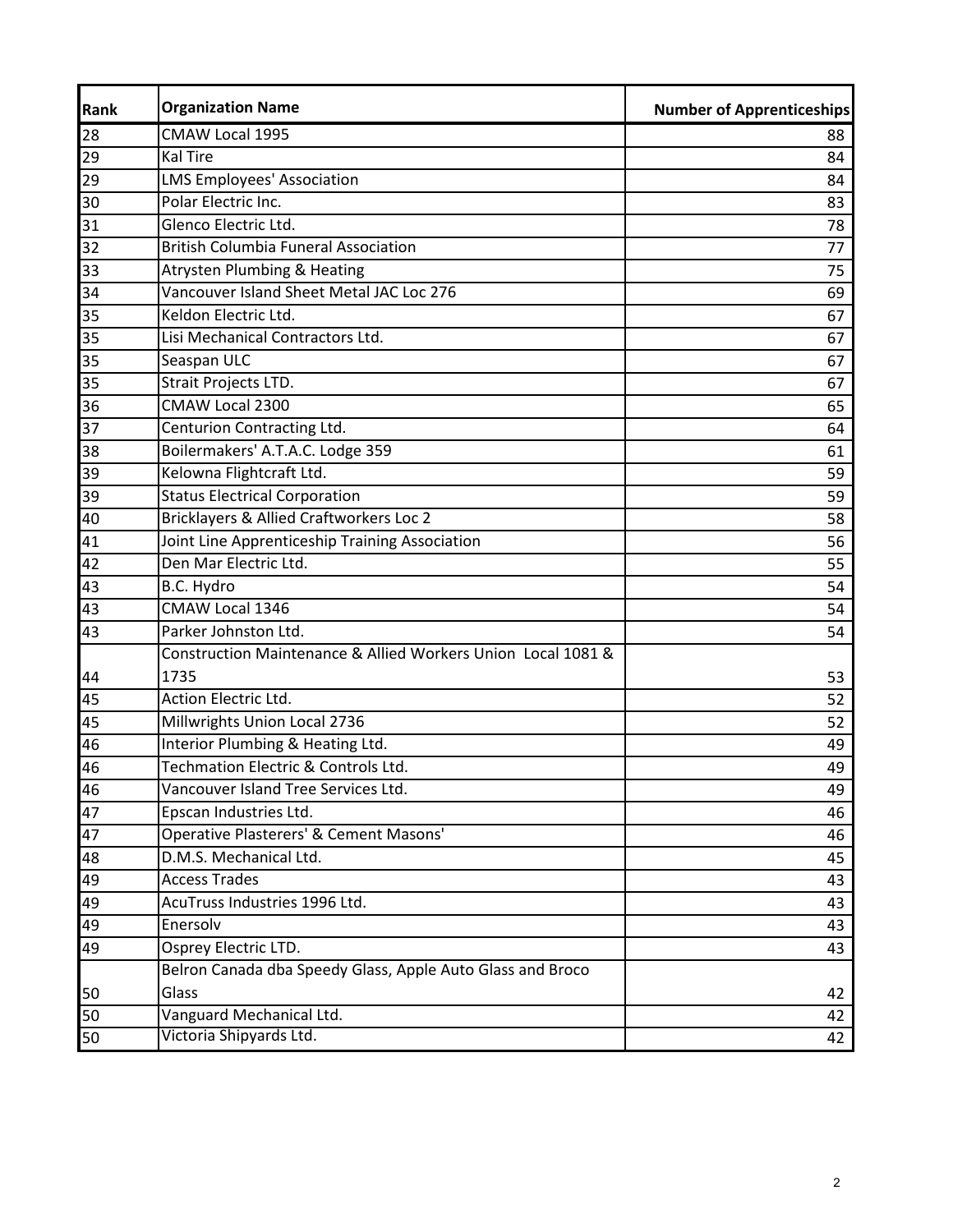## **Top 10 Sponsors with over 100 Apprenticeships Ranked by Proportion of Women Apprenticeships As of September 30, 2021**

*Data Source: Direct Access (results by Sponsor ID).*

| <b>Rank</b>             | <b>Organization Name</b>                    | Apprenticeships | <b>Total Number of Number of Women</b><br>Apprenticeships | Percentage |
|-------------------------|---------------------------------------------|-----------------|-----------------------------------------------------------|------------|
| $\mathbf{1}$            | I.B.E.W., Local 993                         | 177             | 45                                                        | 25%        |
| $\overline{2}$          | U.B.C.J.A. Local 1370                       | 128             | 21                                                        | 16%        |
| $\overline{2}$          | Insulation Industry Apprentice Board        | 170             | 27                                                        | 16%        |
| 3                       | <b>IBEW Local 230</b>                       | 260             | 36                                                        | 14%        |
| 3                       | Vancouver Island Piping Industry Joint      | 169             | 23                                                        | 14%        |
| $\overline{\mathbf{4}}$ | Mazzei Electric Ltd.                        | 116             | 15                                                        | 13%        |
| $\overline{\mathbf{4}}$ | District Council 38 Joint Trade Society     | 303             | 38                                                        | 13%        |
| 5                       | <b>Electrical Joint Training Committee</b>  | 770             | 90                                                        | 12%        |
| $6\overline{6}$         | <b>IUOE Local 115 Training Association</b>  | 323             | 29                                                        | 9%         |
| $\overline{7}$          | United Brotherhood of Carp. Local 1598      | 327             | 27                                                        | 8%         |
| 7                       | Ironworkers Local 97 Trade Improvement      | 225             | 17                                                        | 8%         |
| 8                       | Pitt Meadows Plbg. & Mechanical Systems     | 109             | 8                                                         | 7%         |
| 9                       | Allwest Electric Ltd.                       | 117             | 7                                                         | 6%         |
| 9                       | Piledrivers, Divers, Bridge, Dock and Wharf | 125             | 7                                                         | 6%         |
|                         | <b>Builders Local Union 2404</b>            |                 |                                                           |            |
| 10                      | Cairns Electric Ltd.                        | 164             | 9                                                         | 5%         |
| 10                      | Independent Contractors & Businesses        | 1227            | 67                                                        | 5%         |
| 10                      | Piping Industry Apprenticeship Board        | 511             | 23                                                        | 5%         |